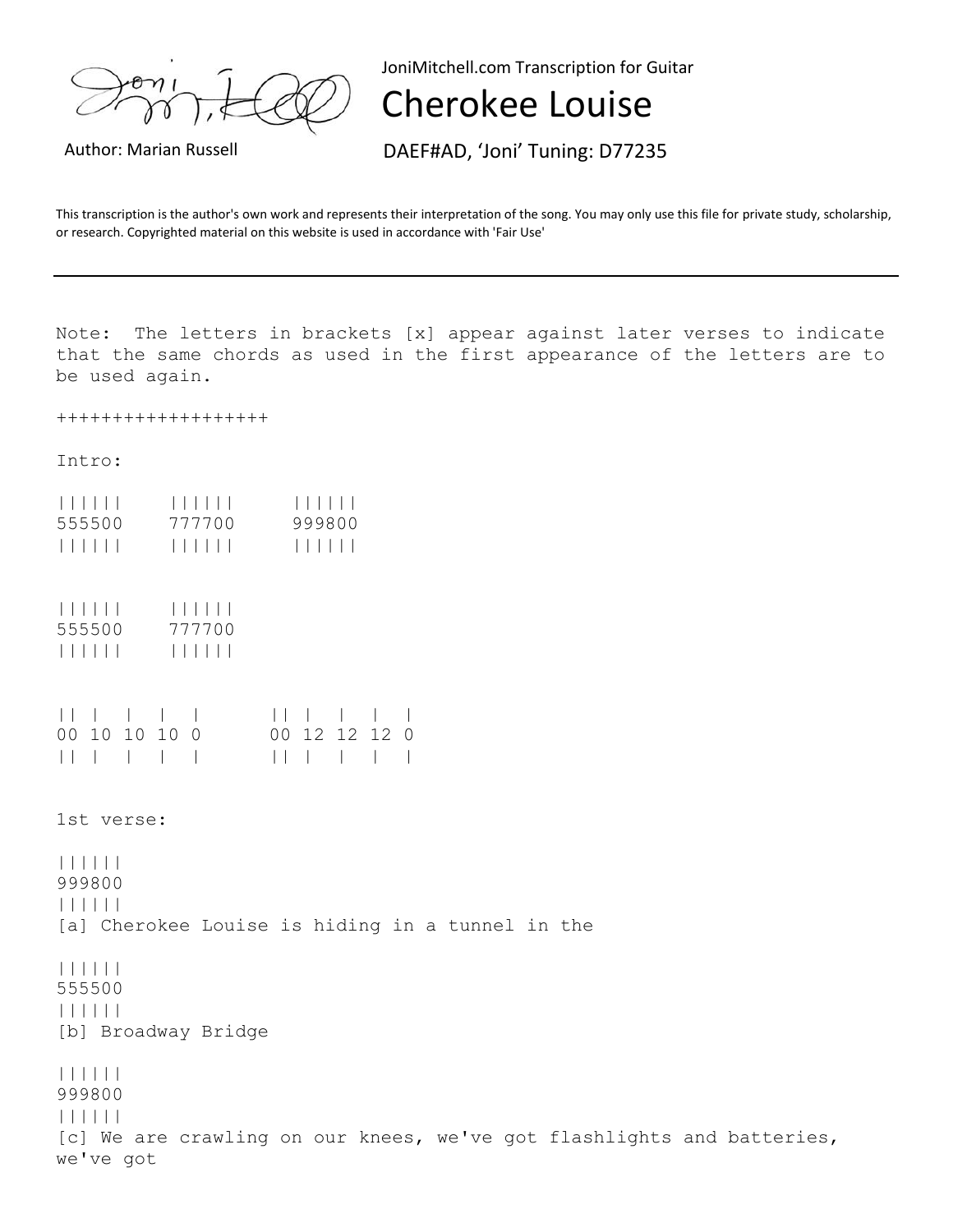|||||| 555500 |||||| [d] cold cuts from the fridge |||||| 222100 |||||| [e] Last year about this time we used to climb up in the branches just to |||||| 555500 |||||| [f] Sway there in some breeze Now the cops on the |||||| 222100 |||||| [g] street, they want |||||| || | | | | || | | | | 777700 00 10 10 10 0 00 12 12 12 0 |||||| || | | | | || | | | | [h] Cherokee Louise 2nd verse: [a] People like to talk, tongues are waggin' over fences [b] Waggin' over phones [c] All the doors are locked, God she can't even come to our house [d] But I know where she'll go [e] To the place where you can stand and press your hands like it was bubble bath in [f] Dust piled high as me [q] Down under the street, my friend, poor [h] Cherokee Louise Middle 8: |||||| |||||| 555500 777700 |||||| |||||| Ever since we turned 13 it's like a mine - field |||||| 999800 |||||| Walkin' through the door